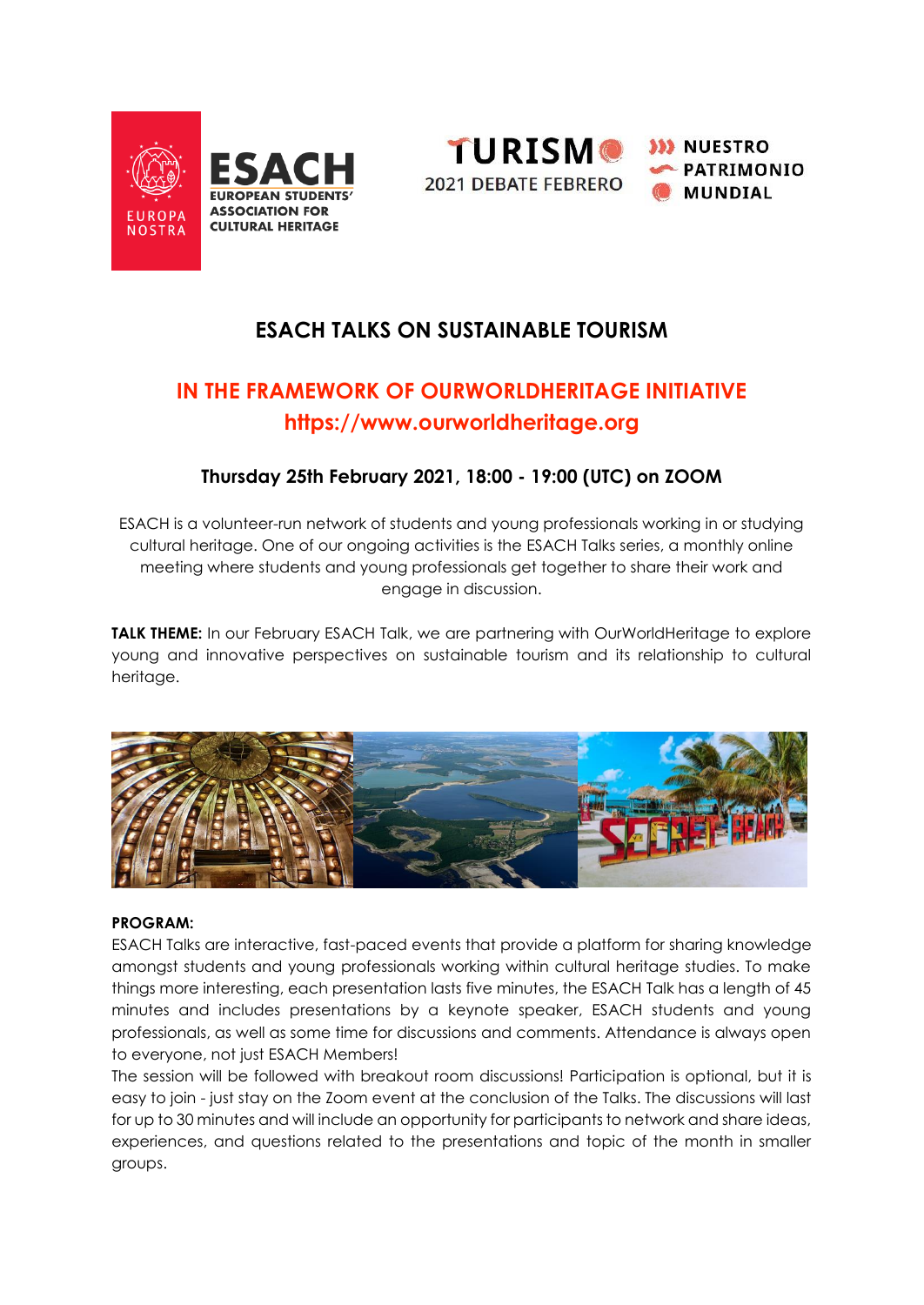## **ESACH TALKS SUSTAINABLE TOURISM** FEBRUARY SPEAKER FEATURES

#### Keynote speaker: **Evinc Dogan** *"Our World Heritage Tourism team"*



Evinc Dogan has a PhD in Management and Development of Cultural Heritage (IMT School for Advanced Studies Lucca, Italy). She has been Assistant Professor at Akdeniz University and part-time lecturer at Bogazici University. She is a member of ESACH, Europeana and Interpret Europe. Her research interests revolve around heritage branding, semiotics, industrial heritage, cultural routes and tourism.

LinkedIn[: https://www.linkedin.com/in/evinc-dogan-0647784/](https://www.linkedin.com/in/evinc-dogan-0647784/) 

### Speaker: **Oriada Dajko**

#### "*The Success of Dark Heritage Museums in Tirana"*



Oriada Dajko is a young professional in the field of cultural heritage. She has participated in various projects in the field of cultural heritage in her country (Albania) and abroad.

Facebook: <https://www.facebook.com/ora.dajko/> Linkedin[: https://www.linkedin.com](https://www.linkedin.com/) [/in/oriada-dajko-714885128](https://www.linkedin.com/)

### Speaker: **Valentina Araya**

*"Industrial Heritage Recovery through Sustainable Tourism: The case of Lusatia in Germany"*



Valentina is a sociologist from Chile and Heritage Professional graduated from World Heritage Studies (BTU -Cottbus, Germany). During her studies, she participated in several cultural heritage projects related to the rescue of industrial heritage. Her Master's thesis focused on the analysis of the touristic offerings and demand in heritage neighborhoods in Germany.

E-mail: viaraya@uc.cl